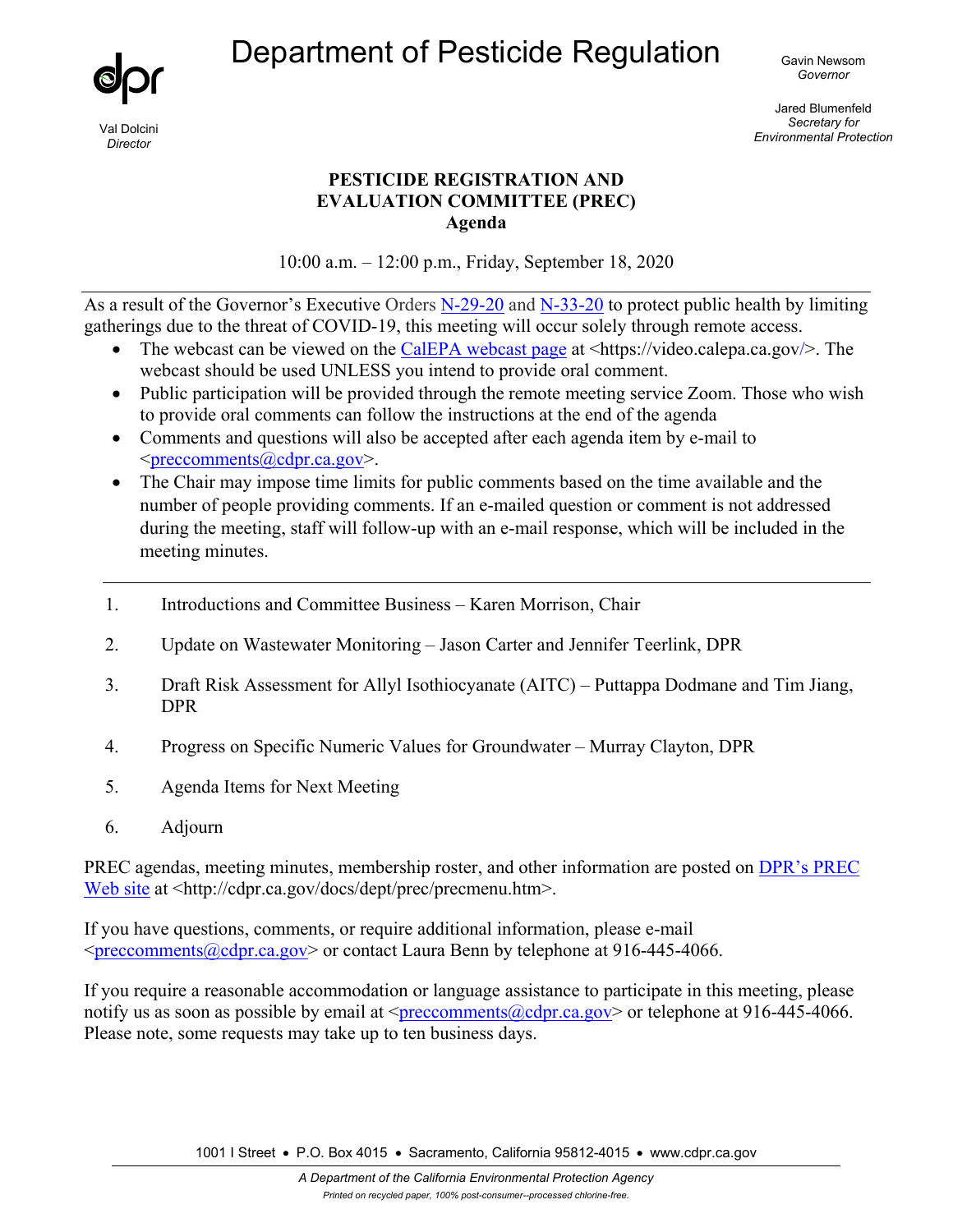PREC Agenda September 18, 2020 Page 2

## **Instructions for remote Zoom meeting participation:**

Zoom meeting login and password information for video and teleconference participation will be provided here the day before the meeting. Please check back here before the meeting for updated meeting access instructions.

**Webinar ID:** 983 7689 9462 **Password:** 943704 [Direct link to join the meeting](https://zoom.us/j/98376899462?pwd=NXdTVnZOTDBiTlZWa2o1RDFLSG5KQT09) from a web browser or Zoom client: <https://zoom.us/j/98376899462?pwd=NXdTVnZOTDBiTlZWa2o1RDFLSG5KQT09> One tap to join from a mobile phone: **+16699009128,,98376899462#,,,,0#,,943704#** Or call from a landline: **(+1 669 900 9128)** - And enter the Meeting ID and Password when prompted

General Zoom Remote Access Information

- DPR will be using the remote meeting service Zoom to host the meeting. With Zoom, you can either call in or use a computer or mobile device (e.g., mobile phone or tablet) to participate by audio or video conference.
- You do not need to create a Zoom account to participate in a DPR meeting. The Meeting ID and password provided by DPR are all you will need to join the meeting, but you will need to enter your name so DPR can identify and unmute you from the speaker queue.
- You do not need to install software on your computer to participate. The Zoom service can run within an existing web browser.
- Downloading the Zoom software may, however, provide a superior meeting experience for you. You can [download the Zoom client](https://zoom.us/download) in advance at <https://zoom.us/download>
- [Familiarize yourself with the Zoom features](https://support.zoom.us/hc/en-us/categories/200101697) at <https://support.zoom.us/hc/enus/categories/200101697>
- Meeting ID codes and phone numbers for the Zoom meeting will be posted in the above in an updated agenda on the day before the meeting.

Participating by Telephone

- The Zoom remote meeting service allows individuals to call in using to one of several phone numbers.
- You will need to have the Meeting ID from the above to join the meeting.
- General information about [using a phone to participate in a Zoom meeting](https://support.zoom.us/hc/en-us/articles/201362663-Joining-a-meeting-by-phone) is available at <https://support.zoom.us/hc/en-us/articles/201362663-Joining-a-meeting-by-phone>
- When you are asked to comment during the meeting, the meeting organizer will unmute your phone, but you may also need to press \*6 on your phone.